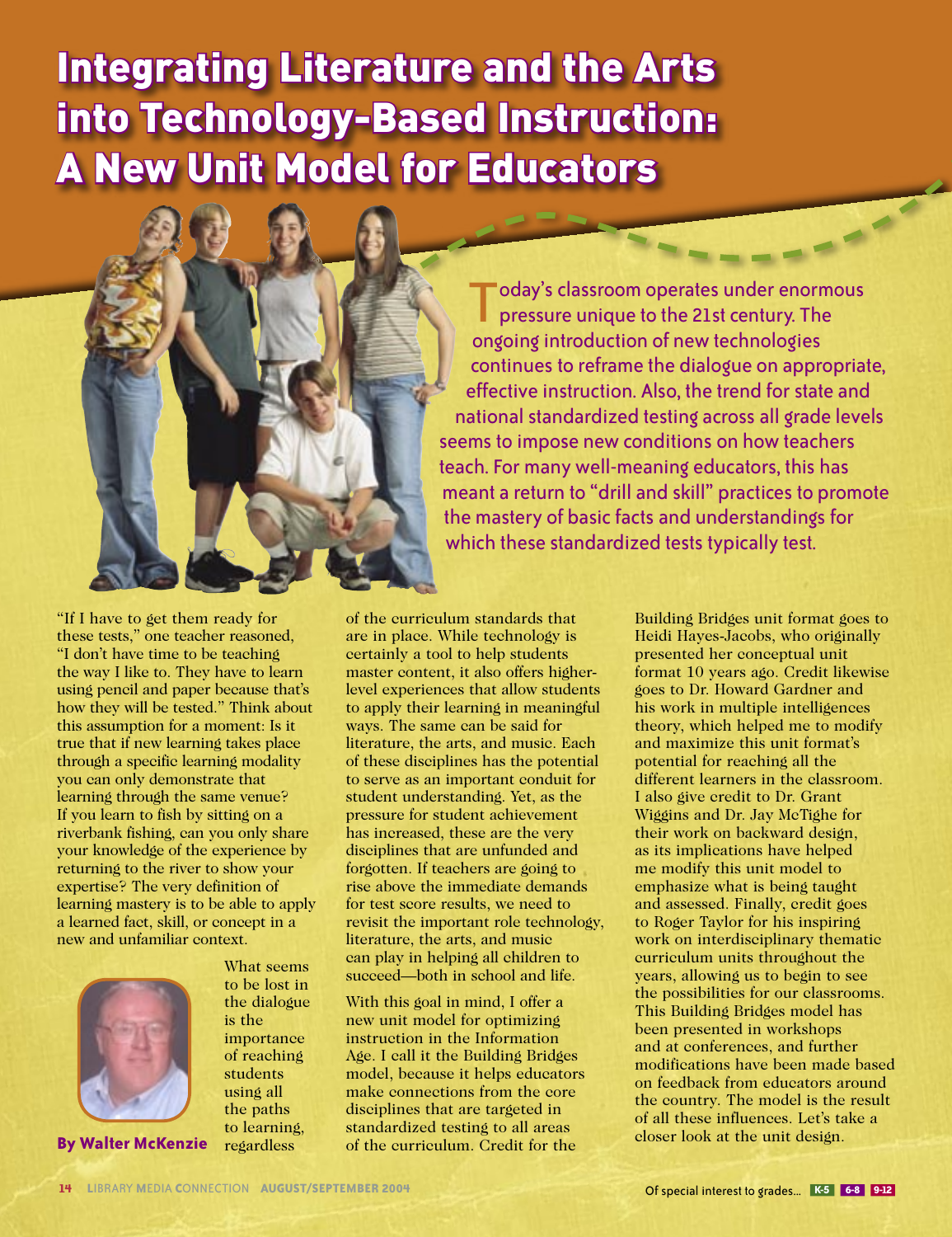

## **Standards**

Like all solid instruction, Building Bridges units begin with the identification of standards from each subject area that will be addressed during the course of the unit. Oftentimes this is the part of unit construction that seems the most like busywork because you are identifying objectives from lists of standards and stating them explicitly in your unit framework. While this may not be the most creative part of the unit-writing process, the selection of these objectives sets the guideposts to which everything else must be aligned.

## **Theme**

With the standards identified, the next step is the selection of the theme for your unit. This should be an all-encompassing idea that indicates the breadth and depth of your unit. It should apply to all subject areas and create a context for long-lasting understanding. For example, if your unit is going to focus on how independent components can work together to accomplish important tasks, you may wish to choose the theme of *Systems*  for a more scientific emphasis. Or you might choose the theme of *Cooperation* for a more humanistic tone. In selecting the theme, you set the tone for the entire unit.

# **Big Idea**

With your theme selected, the next step is to state a big idea that will become the focal point of your unit. A big idea is a core concept that is not confined to what students are currently studying. It can be transferred to all kinds of learning experiences and applied to new learning to create new understanding. In short, it is a statement that can be examined using the tools of each subject area. As it is examined from the perspective of each discipline, students gain a deeper understanding of its meaning. As students move on in their educational careers, it is the big idea that will stay with them as life-long learners.

# **Need-to-Know Questions**

With your standards, theme, and big idea in place, the next step in unit building is to generate three to five questions which create a need to know—or a need to find out—in your classroom. Need-toknow questions are open-ended, "big picture" questions that help students gain a deeper understanding of your big idea. Revisiting need-toknow questions often is an excellent way to keep the focus of the unit in students' minds as they continue their studies. Well-crafted need-toknow questions often generate even more questions, and they point students toward answers!

## **Mission**

In the Building Bridges model, the mission is a facilitating event that creates a need for learners to find out more by catching their attention and maintaining their interest. An effective mission immediately engages learners and draws them in to participate in a real-world simulation that includes a problem-solving challenge. This facilitating event not only kicks off unit activities, it also creates a purpose for learning, a climate for learning, and a context for learning. The mission needs to be accomplished within the parameters of the unit by solving a problem or creating a work product that addresses a specific need. A well-crafted mission stimulates the imagination and curiosity of

students by empowering them to find ways to respond. The rich, real-world

nature of the mission offers students all kinds of choices based on their orientation to learning. Keep in mind that this should be an open-ended task that students will not be able to address easily in a short span of time. Indeed, at the end of the unit, your students may still not have definitive results, but they will have grown dramatically in their understanding of the issues and the processes involved in searching for the answers.

## **Learning Tasks**

In generating learning tasks in the Building Bridges unit format, teachers identify opportunities for learning based on Gardner's nine intelligences. This is not a simple process of conveniently mixing and matching the usual assigned learning tasks to intelligence categories. In addressing each intelligence, you will need to generate ideas that map back to your standards and align nicely with your task, need-to-know questions, big idea, and theme.

Mapping means exactly what the term implies: being able to trace a direct path from the beginning to the end of your unit components. Like a road map, if your route does not faithfully take your students to each important stopping point, they will not reach the goals you intend. The standards are the starting point of your map that lead you directly to your theme. Your theme should link directly to your big idea. Your big idea should present an obvious context for your need-to-know questions. Likewise, your questions should point to the task at hand. In short, mapping out a unit using the Building Bridges model helps you create a tight, well-marked road map for your students' learning destination.



Π

П

H

П

П

Π

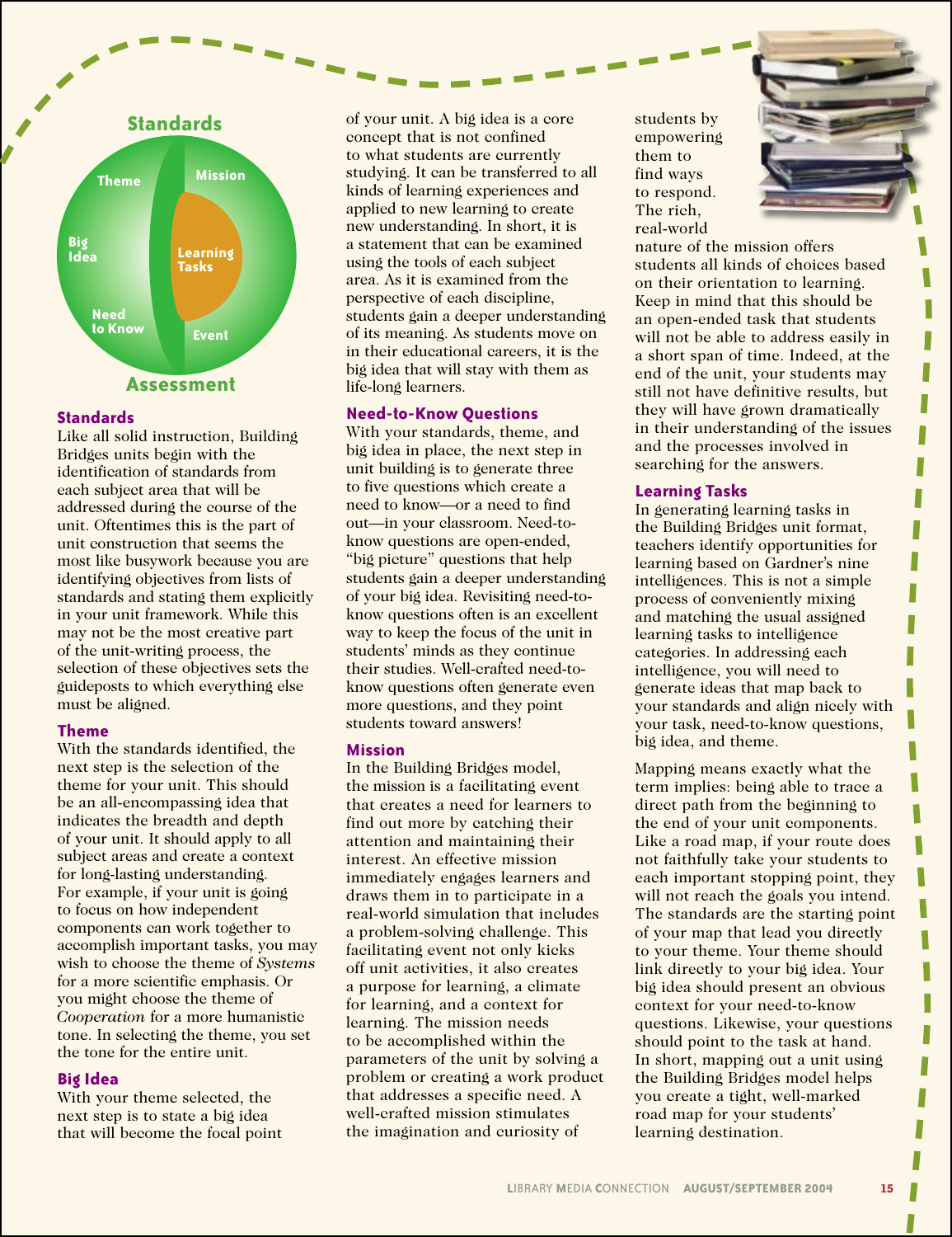Why map learning tasks by intelligence? Don't all the intelligences act in consort? If they don't act in

isolation, why plan to teach in isolation? The sole purpose for planning by intelligence is so that you know you have provided activities that cover all the paths to learning. You will not teach the unit in isolated intelligence tasks; you will teach, picking and choosing tasks from each intelligence category, by effectively addressing your standards.

#### **Culminating Event**

From these nine learning intelligence task categories, you can select activities that help students complete the task presented at the outset of the unit. To bring closure to their learning, design an event that allows learners to showcase their responses to that unit mission. The culminating event should be a celebration of learning—a time when different student responses to the mission are lofted high for everyone to see. More than just a showcase display, the culminating event is an interactive social event in which other classes, families, and even the community at large are welcomed to participate. A truly successful culminating event will actually transform your classroom into another world as it takes on the characteristics of your unit of study. A classroom, library, or media center may become an aquarium, an art gallery, or a living museum where each of your students takes on a role and plays his or her part.

#### **Assessment**

L

Beyond being a celebration of learning, the culminating event is your optimal opportunity for authentic assessment. Rather than passively reviewing the attributes of a child's work, consider the benefits of assessing a child's learning as he or she interacts with others, explaining how things work, the principles behind their

operation, and the history of their development. Assessing students during a culminating event is a unique opportunity to assess their learning in action. It is the most authentic of assessments.

"But how will I be able to assess each student's work during the culminating event? Won't I be busy organizing and supervising?" Amazingly, no! While your class' first experience conducting a culminating event will be a learning experience in itself, each student will have a role to play and a location to occupy for the event. And once your guests begin arriving to participate and interact with your students, the entire event takes on a life of its own. Students stay in character because they are engaged and excited about their work. Time moves quickly because of the quality of interaction between your students and invited guests. And behavior problems are non-existent because every child is a valued, featured component of the event. In my own experience, I have been satisfied that everything is moving smoothly after the first 10 minutes of the event. Then I am free to stand back, observe, and assess.

Of course, you have the choice of either informally observing student mastery or using formal assessment tools such as a rubric to quantify what you observe. For me, time was always such a valued commodity as a teacher; I loved being able to complete rubric assessments during the culminating event. It saved me hours of assessment time later on.

#### **Sample Unit Model**

This unit model is featured in the upcoming book, *Standards-Based Lessons for Tech-Savvy Students: A Multiple Intelligences Approach* (Linworth, 2004). Consider the Choices unit as an example of a fully developed Building Bridges unit. The Choices unit empowers students to take part in the electoral process right in your classroom. It's ideal for use in a national election year, but can be utilized in any school year to help capture the excitement of the democratic process. The result is a classroom election and the use of the legislative process to facilitate student ownership in the classroom. It is developed for the middle school level, but can be adapted to any grade level.

#### **Standards**

**National English Language Arts Standards—NCTE/IRA** National Council of Teachers of English (2001)

**1.** Adjust use of spoken, written, and visual language (e.g., conventions, style, vocabulary) to communicate effectively with a variety of audiences and for different purposes.

**2.** Develop an understanding of and respect for diversity in language use, patterns, and dialects across cultures, ethnic groups, geographic regions, and social roles.

**3.** Use spoken, written, and visual language to accomplish their own purposes (e.g., for learning, enjoyment, persuasion, and the exchange of information).

[Standards for the English Language Arts, by the International Reading Association and the National Council of Teachers of English, Copyright 1996 by the International Reading Association and the National Council of Teachers of English. Reprinted with permission.]

#### **National Mathematics Standards— NCTM**

National Council of Teachers of Mathematics (2000)

**1.** Compute fluently and make reasonable estimates.

**2.** Use mathematical models to represent and understand quantitative relationships.

**3.** Formulate questions that can be addressed with data and collect, organize, and display relevant data to answer them.

**4.** Develop and evaluate inferences and predictions that are based on data.

**5.** Make and investigate mathematical conjectures.

**6.** Organize and consolidate mathematical thinking through communication.

**7.** Recognize and apply mathematics in contexts outside of mathematics.

[Standards are listed with the permission of the National Council of Teachers of Mathematics (NCTM). NCTM does not endorse the content or validity of these alignments.]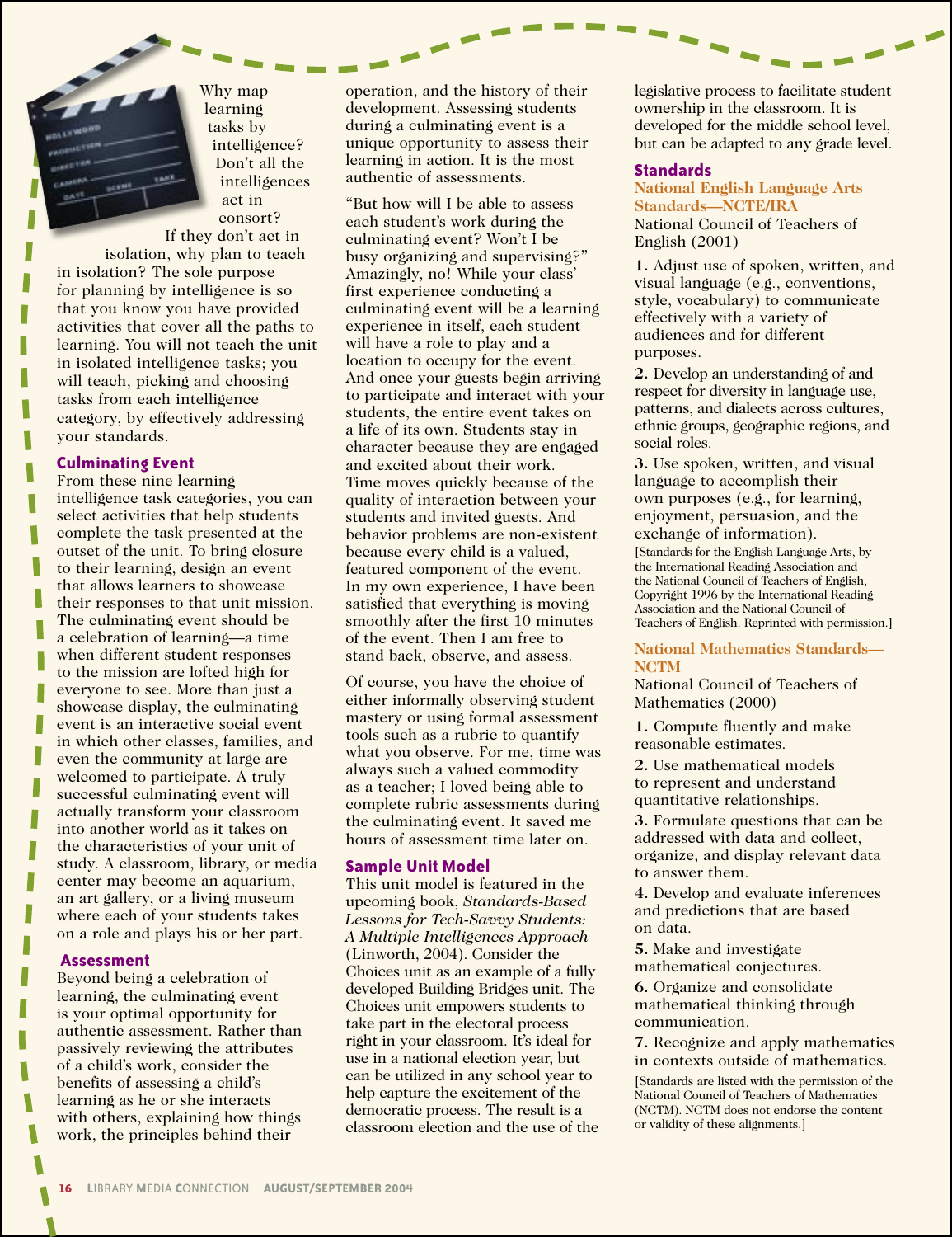## **National Science Standards—NAS** National Academy of Science (1995)

**1.** Scientific explanations incorporate existing scientific knowledge and new evidence from observations, experiments, or models into internally consistent, logical statements.

[Reprinted with permission from *What Is the Influence of the National Science Education Standards?: Reviewing the Evidence, A Workshop Summary* (2003) by the National Academy of Sciences, courtesy of the National Academies Press, Washington, DC.]

## **National Social Studies Standards— NCSS**

National Council for the Social Studies (1997)

**1.** Institutions such as schools, churches, families, government agencies, and the courts all play an integral role in our lives.

**2.** An understanding of civic ideals and practices of citizenship is critical to full participation in society and is a central purpose of the social studies.

[Permission to reprint standards granted by the National Council of Social Studies Publications.]

## **Theme**

**Choices** 

## **Big Idea**

Your choices determine your options.

## **Need-to-Know Questions**

**1.** Do you have to choose?

**2.** How do you know all your choices?

**3.** What makes a bad choice?

**4.** What makes one choice better than others?

## **Mission**

Give your class the following instructions and allow them to discuss which choice they would like to make as a group:

"*Good news! I have decided that we need some leadership to help move things along in our classroom. We can either allow myself (the teacher) to appoint someone to be that leader for the group, or we can allow the class to determine whom they would like to lead. Now, there are implications for whatever choice you make. If you allow me to choose a leader,* 

*then you must trust my judgment and you must understand that there will be no discussion about my choice. Furthermore, you will be expected to follow the class leader I appoint in whatever direction they wish to lead you. You cannot question the style of the leader I appoint. You simply accept whomever I select."*

*"Your other choice is to have the class select a leader. This is a great responsibility and should not be taken lightly. It will take time to determine whom will be considered. It will also require effort on your part to give each person nominated a fair consideration based on his or her ideas and abilities. Once time has been provided for each candidate to be considered, the class will then have to vote for the person they would most like to lead."*

*"This is an important choice: one that will affect the rest of your school year. So let's discuss which choice you will make as a group. Be ready to explain the reasons for your ideas and question your classmates' ideas as well."*

Allow time for the class to discuss which option they would like to choose. Help them explore the electoral process: the procedures for fairly nominating candidates, campaigning, and voting. Make sure they understand you are talking about a period of days and weeks, not minutes and hours. Help them make a choice in which they can find consensus.

## **Learning Tasks**

**Learning Through Language**

- Research the electoral process on the state and federal level. Emphasize important points about the structure of American elections.
- $\blacksquare$  Interview a member of local government leaders about the electoral process. Follow up with a summary of what the class has learned from the exchange.
- Conduct a weekly round table forum where students speak about their ideas. Select a timely topic each week that will be the focus of the discussion.
- $\blacksquare$  Allow time for your class to iron out the procedures and issues related to your classroom electoral process. Agree to set practices that everyone will abide by throughout the unit.
- Have each candidate give a campaign speech. Follow the speech by a question and answer session in which classmates may probe deeper for insight into each candidate's ideas.

۱ Π

I

۱

Π L

П

- Conduct a campaign rally for each candidate in which all class members participate. Provide campaign buttons, signs, and banners for each candidate.
- Write a platform of ideas and goals for each candidate. Assign specific issues that the class has agreed upon. Have the class vote on each platform, and then split the students into two political parties.
- Conduct a press conference in which students may question each candidate. Have students each write an article summing up their perception of the press conference.
- Write campaign slogans and campaign literature for each candidate. Have students publish their literature and print it out for distribution.
- $\blacksquare$  Write letters in support of candidates. Publish them in a classroom newspaper editorial page.

# **Learning Through Problem Solving**

- $\blacksquare$  Create a visual map of the process for making a good choice. Agree on one map that will be posted in the classroom.
- Identify a bad choice made in a piece of children's literature. Select a better choice for the character and web how that decision would change the circumstances for that character.
- $\blacksquare$  Identify issues that need to be addressed by a class leader. Accept all ideas and then narrow the list to the top five issues a classroom leader can realistically address.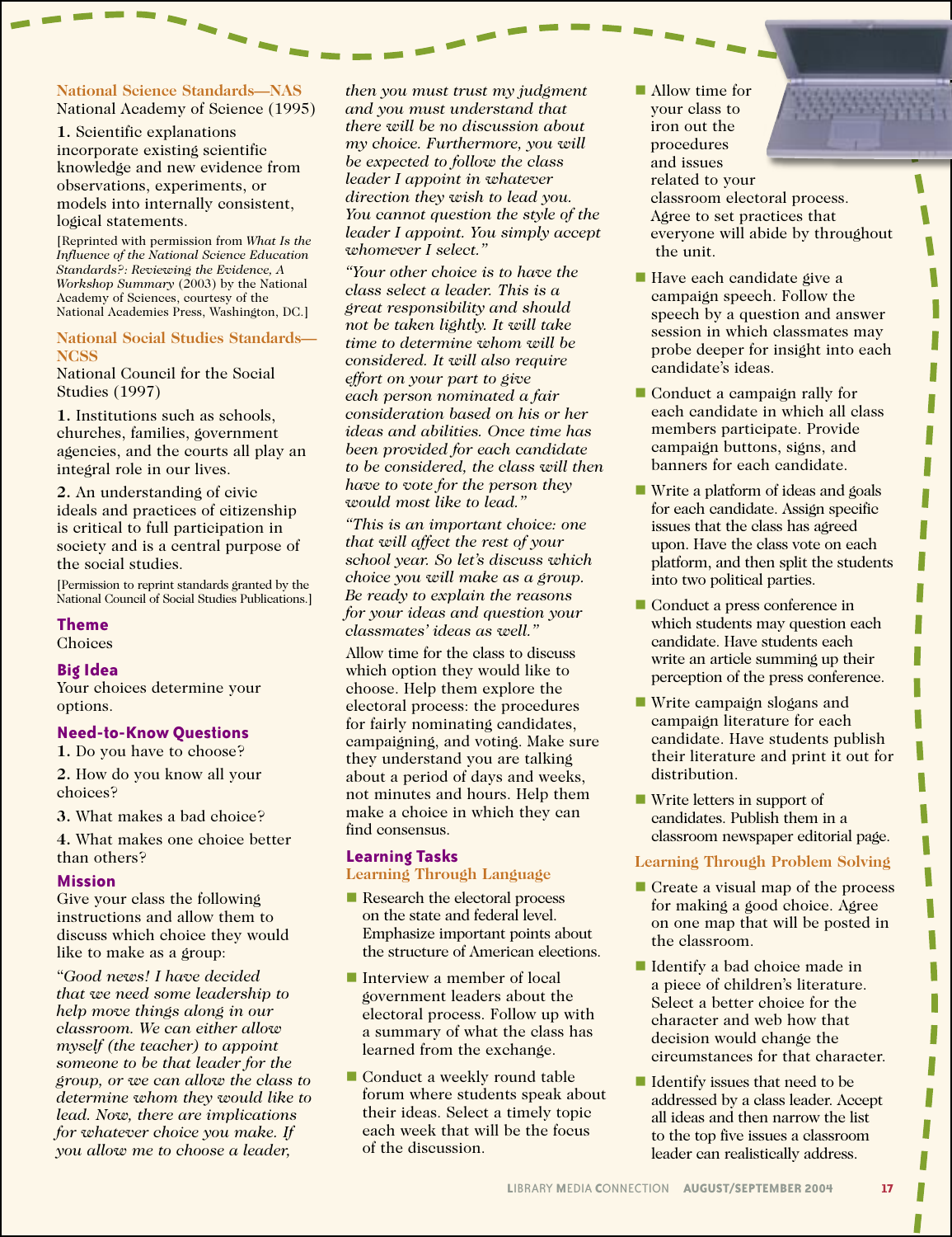$\blacksquare$  Chart the step-by-step process for nominating, campaigning,

and voting for candidates. Look for gaps in the chart, and revise it until everyone agrees that it is thorough and complete.

Research how a bill becomes a law at the state and federal level. Have students create their own semantic maps that delineate this process.

Γ

П

Γ

۱

- $\blacksquare$  Study the electoral college system and determine how many votes your state has in the electoral college. Research how many times your state has voted for the winning candidate in the Electoral College over the history of U.S. presidential elections.
- Create measurement guidelines for political campaign posters, buttons, and leaflets. Require students to work within these guidelines as they create campaign literature for their candidate.
- **n** Agree upon voting booth design and dimensions. Make sure students take into consideration ergonomic factors for all students in your classroom.
- $\blacksquare$  Devise a process for counting ballots for your classroom election. Include a way to verify vote counts and break a tie vote.
- $\blacksquare$  Predict the outcome of your class vote on specific issues based on evidence gathered from class discussions.

# **Learning Through Seeing and Imagining**

- $\blacksquare$  Study the symbols of the major American political parties. Create a catalog of political symbols.
- Create political symbols to represent each political party in your classroom, based on student research of political symbols.
- **n** Design campaign posters for each candidate that incorporate elements of the American political symbolism.
- Construct campaign buttons for each candidate using symbolism consistent with classroom party emblems and campaign posters.
- $\blacksquare$  Use a desktop publishing program to publish fliers or leaflets that promote each candidate.
- $\blacksquare$  Organize the classroom so that each candidate has his or her own campaign headquarters. Hang party banners to mark the area for each campaign.
- Have each candidate agree on a specific color or colors for supporters of him or her on campaign and voting days.
- Study political cartoon archives online that cover the history of American politics. Emphasize cartoons that focus on issues rather than candidates.
- **n** Draw original political cartoons that target a specific classroom issue that should be addressed.
- **n** Present a student-designed PowerPoint presentation on each candidate prior to class voting. Include digital photographs, political symbols, and campaign slogans in the presentations.

# **Learning Through Patterns**

- **Listen to songs about choices.** Discuss the choice being made in each song and the issues that come into play in making good choices.
- Identify recurring choices students have in the classroom. Come up with a pattern students can recognize for making good choices.
- **Examine choices Americans make** on a regular basis. Compare these choices and their patterns with the choices students make in the classroom.
- Listen to political campaign jingles from past elections. Discuss how different jingles reflect the issues and attitudes of their times.
- $\blacksquare$  Create original campaign jingles for your classroom candidates to sing at campaign rallies and speeches.
- Agree on graphic design patterns that can be used by a candidate in all posters, buttons, and literature.
- Create original chants and cheers that supporters of each candidate can use for speeches and rallies.
- $\blacksquare$  Study voting patterns from a past local, state, or national election.
- $\blacksquare$  Study voting patterns by gender, and identify the major issues that men and women value in making election choices.
- $\blacksquare$  Project voting patterns for future state elections based on your findings.

## **Learning Through Interaction with the Environment**

- n Act out skits that demonstrate good and bad choices. They may be based on children's literature or generated from original student ideas.
- **n** Play games and simulations that allow students to see how choices affect the outcome of a situation.
- $\blacksquare$  Construct campaign buttons using available classroom materials.
- Build voting booths based on student specifications.
- At campaign rallies, spell out each candidate's name using your body to form each letter.
- **n** Devise campaign handshakes for each candidate.
- Make and wear campaign hats in support of candidates.
- Sponsor a parade in support of each candidate.
- $\blacksquare$  Count ballots manually and verify vote counts.
- Have an inauguration ceremony for the elected candidate.

## **Learning Through Interaction with Others**

- Reflect on how our choices affect others. Discuss how we feel when we are affected by a good or bad choice.
- Research important choices made in our history and how the town, state, or nation came to agree on the best choice.
- Study what happens when we cannot agree on a choice. Discuss the concept of compromise.
- $\blacksquare$  Practice the skill of building consensus on class issues. Model how to negotiate with stakeholders to bring everyone to agreement.
- $\blacksquare$  Invite supporters of each candidate to form a campaign committee.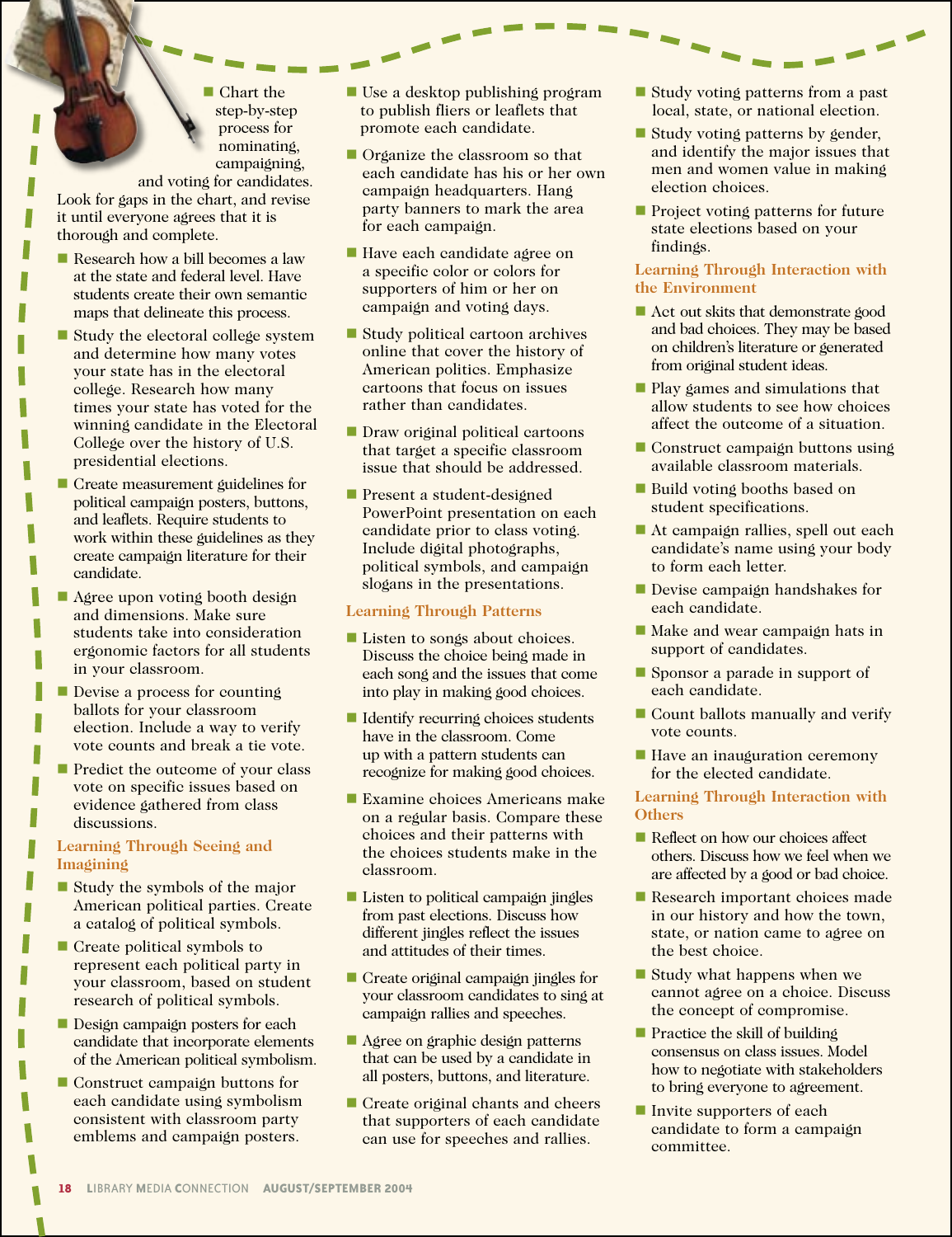- $\blacksquare$  Work in groups to plan campaign rallies.
- **n** Present persuasive speeches on behalf of an issue or candidate.
- $\blacksquare$  Participate in class debates.
- Invite those candidates not elected to join the cabinet of the elected leader to help work on classroom issues together.
- Create classroom legislation and vote to pass or defeat it.

## **Learning Through Feelings, Values, and Attitudes**

- $\blacksquare$  Agree on criteria for determining what makes a choice good or bad.
- Differentiate between an individual's goals and the goals of the greater good.
- **Explore how a person's value system** helps him or her make choices.
- **n** Discuss issues in a way that allows each student to have his or her own point of view.
- View choices in light of a larger goal that students want to achieve.
- Consider how your choices can help or hinder your goals.
- **n** Practice making choices using creative problem-solving techniques: identify a problem, agree on criteria for solving the problem, brainstorm solutions, and rank the solutions by rating them against the agreedupon criteria.
- $\blacksquare$  Study the values of the major political parties.
- $\blacksquare$  Study the values of each classroom party. Do they parallel national parties?
- Use a Web site and database to have students electronically vote for a candidate to be class leader.

## **Learning Through Categories, Hierarchies, and Webbing**

- Sort American presidents by agreed-upon class criteria.
- $\blacksquare$  Categorize classroom issues by agreed-upon criteria.
- $\blacksquare$  Classify the candidates by their stands on classroom issues.
- **N** Survey voters and categorize the issues that are important to them (from most important to least important).
- $\blacksquare$  Enter data from the surveys on a spreadsheet and create graphs that visually represent the data.
- **n** Build a database of survey data that allows students to examine issues from different demographics (age, gender, supporter of which candidate).
- Study the categories of state or national liberal, moderate, and conservative voters.
- $\blacksquare$  Analyze state or national voting results based on demographic data.
- $\blacksquare$  Study the branches of your state and federal government based on the checks and balances of power.
- $\blacksquare$  Create a hierarchical model of your classroom government.

## **Learning Through Connections to Larger Understandings**

- Explore why government is necessary.
- $\blacksquare$  Compare a classroom with a student government with a classroom without student representation.
- $\blacksquare$  Understand the philosophy of democratic government. Compare it with other forms of government currently in existence.
- **Discuss ethical behavior in** campaigning.
- Create a Web site for each classroom candidate that espouses his or her platform and welcomes voter support.
- $\blacksquare$  Examine classroom issues from the perspective of each candidate.
- **n** Critique election paraphernalia from past campaigns based on their visual attractiveness.
- $\blacksquare$  Summarize the election results in terms of which issues carried the election.
- Create a classroom government.
- Build a classroom community based on that government.

## **Culminating Event**

Conduct a classroom election and build a student government based upon the results. Have an inauguration ceremony and invite all members of the class to participate actively in their government.

#### **Resources**

## **BOOKS** *Primary*

*Anansi Finds a Fool* by Verna Aardema

*And So They Build*  by Burt Kitchen

*Charlie Needs a Cloak* by Tomie dePaola

*The Doorbell Rang*  by Pat Hutchins

*Frederick*  by Leo Lionni

*If You Give a Mouse a Cookie*  by Laura J. Numeroff

*Jake Johnson: The Story of a Mule*  by Tres Seymour

*Sylvester and the Magic Pebble*  by William Steig

*The Tale of Peter Rabbit*  by Beatrix Potter

*Treeful of Pigs*  by Arnold Lobel

*Who Sank the Boat?*  by Pamela Allen

## *Elementary*

*Annie and the Old One* by Miska Miles

*Arnold Ballot Box Battle*  by Emily McCully

*Baseball Saved Us*  by Ken Mochizuki

*Class President*  by Johanna Hurwitz

*Frindle*  by Andrew Clements

*The Great Turkey Walk* by Kathleen Karr

*Midnight Fox*  by Betsy Byars

*Sarah, Plain and Tall* by Patricia MacLachlan

*Traitor: The Case of Benedict Arnold*  by Jean Fritz

*Weasel*  by Cynthia DeFelice

*You Want Women to Vote, Lizzie Stanton?* by Jean Fritz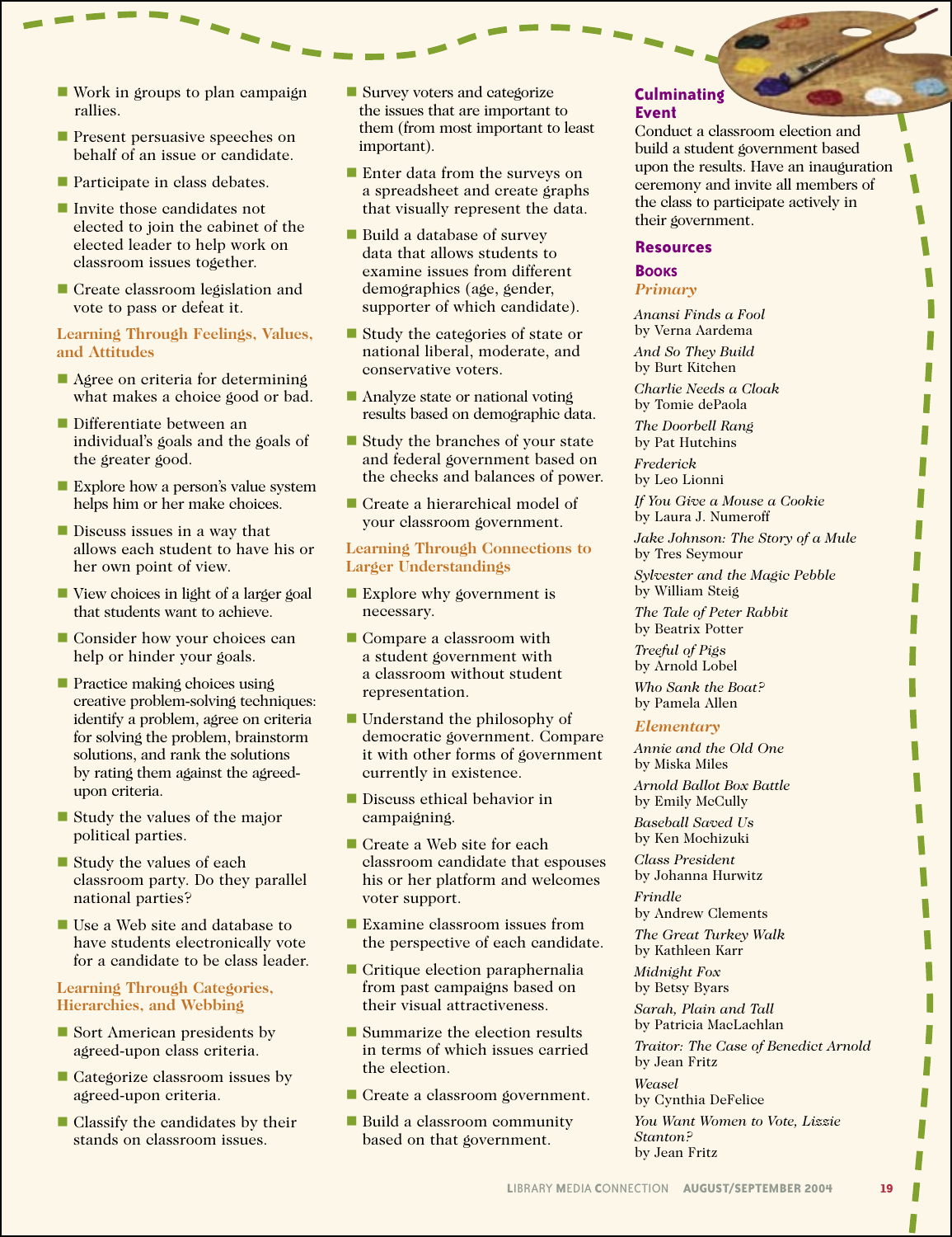## *Middle School*

*Building Blocks*  by Cynthia Voigt *A Connecticut Yankee in King Arthur's Court* by Mark Twain

*December Stillness* by Mary Downing Hahn

*The Devil's Arithmetic*  by Jane Yolen

*From the Mixed-Up Files of Mrs. Basil E. Frankweiler* by E. L. Konigsburg

*Landslide!: A Kid's Guide to the U.S. Elections*  by Dan Gutman

*Over Sea, Under Stone*  by Susan Cooper

*Parrot in the Oven: Mi Vida* by Victor Martinez

*Voices After Midnight*  by Richard Peck

*Whipping Boy* by Sid Fleischman

*A Wrinkle in Time* by Madeleine L'Engle

#### *High School*

*Around the World in Eighty Days*  by Jules Verne

*Brave New World*  by Aldous Huxley

*Gulliver's Travels*  by Jonathan Swift

*How To Win a High School Election: Advice and Ideas from Over 1,000 High School Seniors*  by Jeff Marx

*Les Miserables* by Victor Hugo

*Looking Backward: 2000–1887*  by Edward Bellamy

*Nineteen Eighty-Four*  by George Orwell

*Slaughterhouse-Five*  by Kurt Vonnegut

*Time and Again*  by Jack Finney

*The Time Machine* by H.G. Wells

*Wuthering Heights* by Emily Bronte

#### **Music**

*American Tune*—Paul Simon Album: There Goes Rhymin' Simon

*Doctor My Eyes*—Jackson Browne

Album: Jackson Browne

*Don't Dream It's Over*—Crowded House Album: Crowded House

*Don't Stop*—Fleetwood Mac

Album: Rumours

*Everybody Wants to Rule the World*— Tears for Fears

Album: Songs from the Big Chair *Future's So Bright I Gotta Wear Shades*—Timbuk3

Album: Greetings from Timbuk3

*Learning to Fly*—Tom Petty

Album: Into the Great Wide Open

*Right Now*—Van Halen

Album: For Unlawful Carnal Knowledge

*Things Can Only Get Better*—Howard

Jones

Album: Dream into Action

*We've Only Just Begun*—The Carpenters

Album: The Singles (1969–1973)

#### **Web Resources**

**Alexa Web Search** <http://download.alexa.com/alexa65/ startpage.html?p=Dest\_W\_t\_40\_B1>

**Avalon Project** <http://www.yale.edu/lawweb/avalon/ avalon.htm>

**Ben's Guide to Government for Kids** <http://bensguide.gpo.gov/>

**Can Do!** <http://www.ucando.org/>

**Cast Your Vote!** <http://www.learner.org/exhibits/ statistics/>

**Don't Buy It** <http://pbskids.org/dontbuyit/>

**Dumb Laws** <http://www.dumblaws.com/>

**Electoral College Calculator** <http://www.julienne.com/weblog.html>

**End Game** <http://www.pbs.org/endgame/ home.php>

**Escape from Knab** <http://www.escapefromknab.com/>

**Every Four Years** <http://www.newseum.org/everyfouryears/>

**Inside Art** <http://www.eduweb.com/insideart/>

**Iz and Auggie Go to the Polls** <http://www.headbone.com/derby/polls/>

**Jo Fool or Jo Cool** <http://www.media-awareness.ca/english/ special\_initiatives/ games/joecool\_ joefool/jo\_cool\_kids.cfm>

**Kids Democracy Project** <http://www.pbs.org/democracy/kids/> **Kids Voting USA** <http://www.kidsvotingusa.org/>

 $\overline{\phantom{0}}$ 

**Learning Adventures in Citizenship** <http://www.pbs.org/wnet/newyork/laic/ index.html>

 $\overline{\phantom{0}}$ 

**Making Good Choices for Life** <http://library.thinkquest.org/J001709/>

**Peace Corps Kids World** <http://www.peacecorps.gov/kids/>

**Polling Report** <http://www.pollingreport.com/>

**The 30 Second Candidate** <http://www.pbs.org/30secondcandidate/>

**Unica Island <**http://library.thinkquest.org/10005/>

**Voices of Youth** <http://www.unicef.org/voy/>

**The White House Project** http://www.thewhitehouseproject.org/

## *Featured Software Title*

**Print Shop® Deluxe** <http://www.broderbund.com/ Product.asp?OID=4152050>

Print Shop Deluxe brings all kinds of graphic images and desktop publishing power to your computers. Students can use this productivity suite to create banners, posters, brochures, certificates, and buttons as part of your comprehensive classroom technology integration plan.

Note the amount of flexibility that is built in to the unit model, the wealth of resources to support teaching to standards, and the utilization of technology to enrich the learning experience and provide for real-world applications of skills and concepts. I invite all educators to adapt this unit model to their own curriculum, abilities, and interests. It can be a powerful framework in meeting the demands of today's classrooms.

#### **REFERENCES**

Gardner, H. (1983). *Frames of Mind: The Theory of Multiple Intelligences.* New York: Basic Books.

Jacobs, H.H. (1989). *Interdisciplinary Curriculum: Design and Implementation.* Alexandria, VA: Association for Supervision and Curriculum Development.

#### Jacobs, H.H.

(1997). *Mapping the Big Picture: Integrating Curriculum & Assessment K-12.* Alexandria, VA: Association for Supervision and Curriculum Development.

McKenzie, W. (2002). *Multiple Intelligences and Instructional Technology: A Manual for Every Mind.* Eugene, OR: International Society for Technology in Education.

*National English Language Arts Standards.*